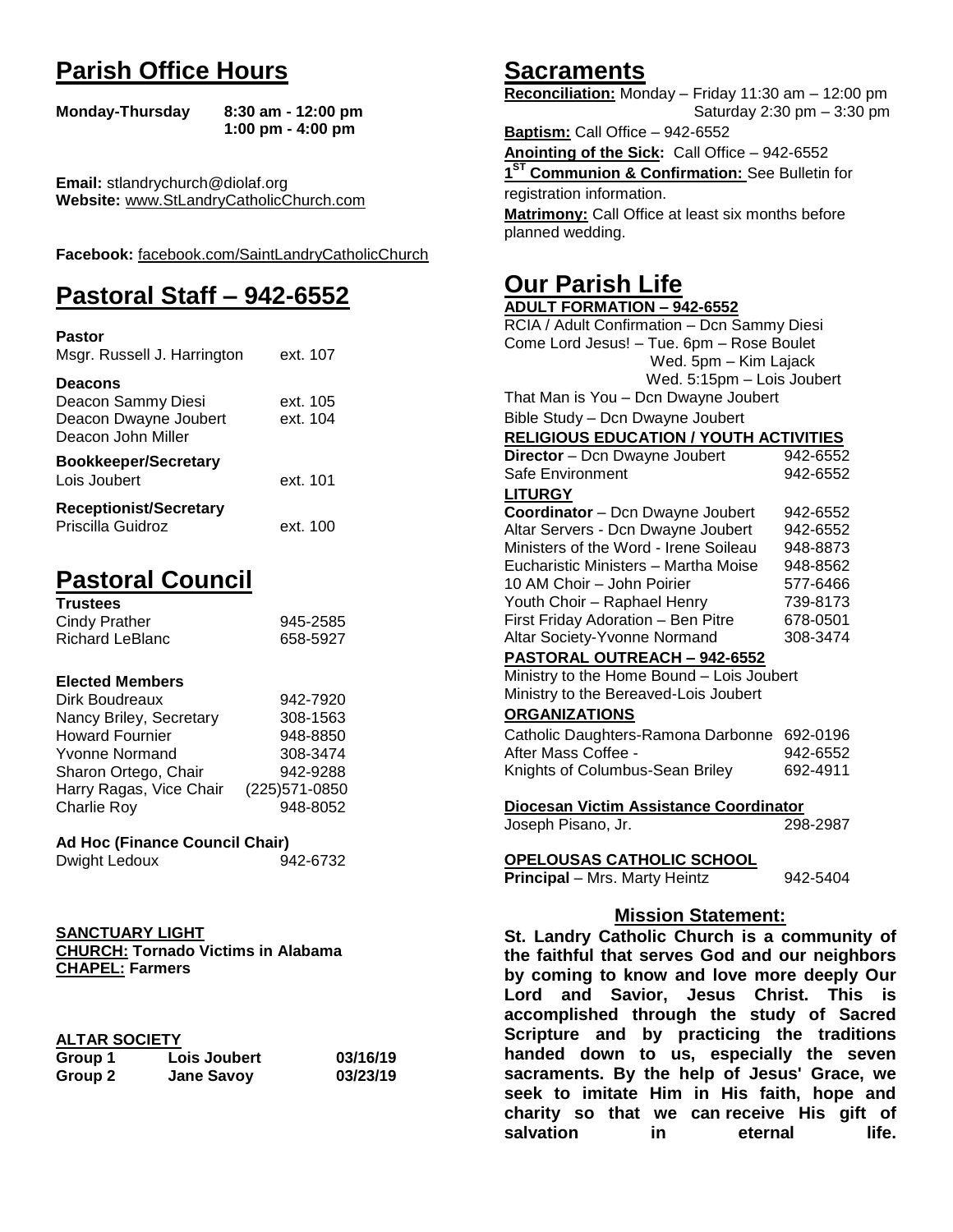## **St. Landry Church Lent Activity Schedule**

**Weekday Mass Schedule** Ash Wednesday – 12:05pm & 5:30pm Monday – Friday at 12:05pm; Saturday 8am (IN CHURCH) **Confession Schedule** Monday – Friday from 11:30am to 12pm Saturdays from 2:30pm to 3:30pm Wednesday of Holy Week - 5:30pm – 8pm **Stations of the Cross** Mondays @ 11:00am Fridays @ 5:15pm in the Church - Followed by soup and bread supper in Valentin Hall ---------------------------------------------------------------------- **Lenten Mission**

> Presented by Father Brent Smith Mission: March  $25^{th}$  &  $26^{th}$

Mass at 5:30pm; Mission begins at 6pm **Weekly in Valentin Hall** Mondays @ 10am– Bible Study Tuesdays @ 6pm – "Come, Lord Jesus!" Wednesdays @ 6am – "That Man is You!" Wednesdays @ 5pm & 5:15pm – "Come Lord Jesus!"

## ------------------------------------------------------------------------------------------------------------------- **Holy Week**

**Palm Sunday** Regular Sunday Mass Schedule O.C. Senior Passion Play – 7pm Sunday & 9am Monday **Wednesday** Confessions – 5:30pm – 8pm – Last opportunity before Easter **Holy Thursday** Mass of the Lord's Supper – 7pm (Rehearsal 5:30pm) Eucharistic Procession & Adoration - Immediately Following Mass until 10pm in Valentin Hall **Good Friday** Stations of the Cross for Children – 10am (Followed by Cheese Pizza Luncheon) Passion of the Lord – 3pm (Rehearsal 1:30pm) **Holy Saturday** Easter Egg Hunt – 10am Easter Vigil – 8pm (Rehearsal 11am) **Easter Sunday Masses** – 8am, 10am & 5pm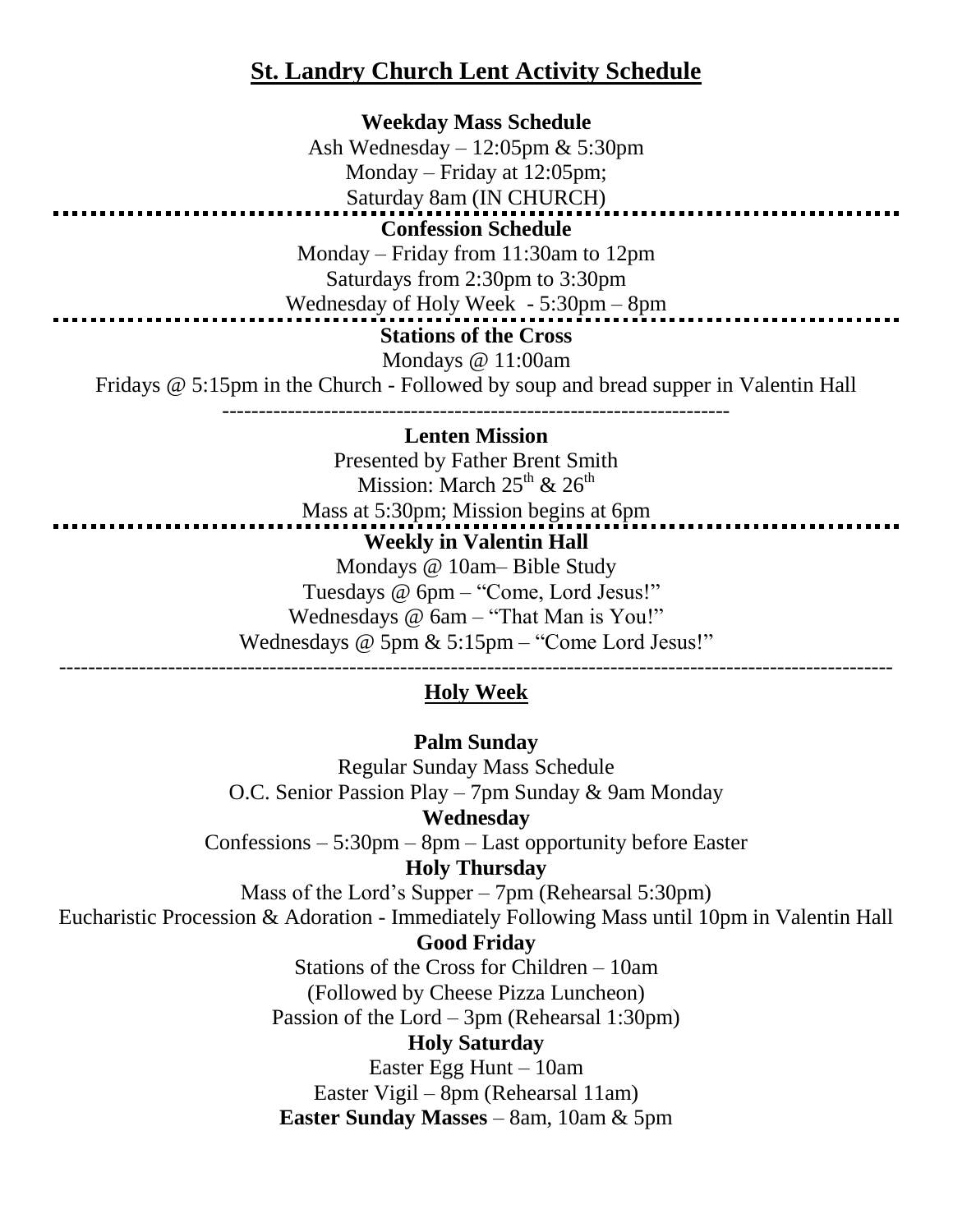## **POPE FRANCIS' INTENTIONS –**

**Recognition of the Right of Christian Communities -** That Christian communities, especially those who are persecuted, feel that they are close to Christ and have their rights respected.

#### **OFFERTORY COLLECTIONS – March 03, 2019**

**REGULAR** \$8892.58 **GOAL \$9000.00** Maintenance & Repair Fund **\$1977.24** Maintenance Endowment **\$390.00 Poor / Needy 6450.00** Black & Indian Missions **\$25.00**

Thank You for Your Generosity!

## **Second Collection**

**03/10/19 –** Bishop's Services Appeal **03/17/19** – Churches in Eastern Europe & Africa

## **REMINDERS FOR THE WEEK**

| Sun. - 03/10       |                           |
|--------------------|---------------------------|
| 9:00am             | <b>Elementary CCD</b>     |
| 3:30 <sub>pm</sub> | <b>Confirmation Class</b> |

## **Mon. - 03/11**

| 10:00am | <b>Bible Study</b>           |
|---------|------------------------------|
| 11:00am | Marian Stations of the Cross |
| 5:45pm  | Rosary @ Lafleur Monument    |

**Tue. - 03/12**

**6:00pm** Come, Lord Jesus!

## **Wed. - 03/11**

| 6:00am | TMIY              |
|--------|-------------------|
| 5:00pm | Come, Lord Jesus! |
| 5:15pm | Come, Lord Jesus! |

## **Thu. - 03/12**

- **Fri. - 03/13 – Office Closed 5:15pm** Stations of the Cross
- **Sat. - 03/14**

**8:00am** Mass in **Church**

## **ARE YOU A REGISTERED PARISHIONER?**

**Please don't take for granted that you are registered in the parish just because you attend Mass here. Census Forms are available at the back of church or by calling or coming by the office during business hours.**

## **READINGS FOR FAITH SHARING The First Sunday in Lent**

**Deut 26:4-10** The Lenten fast, like the Exodus, leads to a land flowing with milk and honey. **Psalm 91** "Be with me Lord when I am in trouble."

**Rom 10:8-13** The journey of faith is open to all. **Luke 4: 1-13** The fast can be a sign that we live on more than bread.

On the final Sunday of Lent, Palm Sunday, we will hear Jesus, faced with his own death, reaffirm his faith in God. "Your will be done," he says, praying to his Father. Today, on the First Sunday of Lent, we hear Jesus rely on his Father as he battles the devil. It is Jesus' faith that allows Him to resist temptation, both now and later. In the readings, Moses expresses the faith of the people in God while Saint Paul preaches that all who have faith will be saved

## **PRAY FOR OUR SEMINARIANS**

| -Cade LeBlanc    | St. Thomas More, Eunice   |
|------------------|---------------------------|
| -Matthew Pitre   | St. Thomas More, Eunice   |
| -Michael Vidrine | St. John, Melville        |
| -Trey Fontenot   | Sacred Heart of Jesus, VP |

Father, in your plan for our salvation you provide shepherds for your people. Fill your Church with the spirit of courage and love. AMEN.

## **PRAY FOR A PRIEST EACH DAY**

| Fr. Bryce Sibley           |
|----------------------------|
| Fr. Greg Simien            |
| <b>Fr. Brent Smith</b>     |
| <b>Fr. Cedric Sonnier</b>  |
| Fr. John Stacer, SJ        |
| Fr. Joseph Stemmann        |
| Fr. Michael Sucharski, SVD |
|                            |

Eternal Father, we lift up to You, these and all the priests of the world. Sanctify them. Heal and guide them. Mold them into the likeness of Your Son Jesus, the Eternal High Priest. May their lives be pleasing to You. In Jesus' name we pray. AMEN

## **AFTER MASS SOCIALS**

**Each Sunday, following the 8am and 10am Masses we gather in the South Sacristy of the church for coffee & donuts and FELLOWSHIP! Everyone is welcome! Please use the outside entrance near the southeast corner of the church. Please do not enter through the sanctuary.**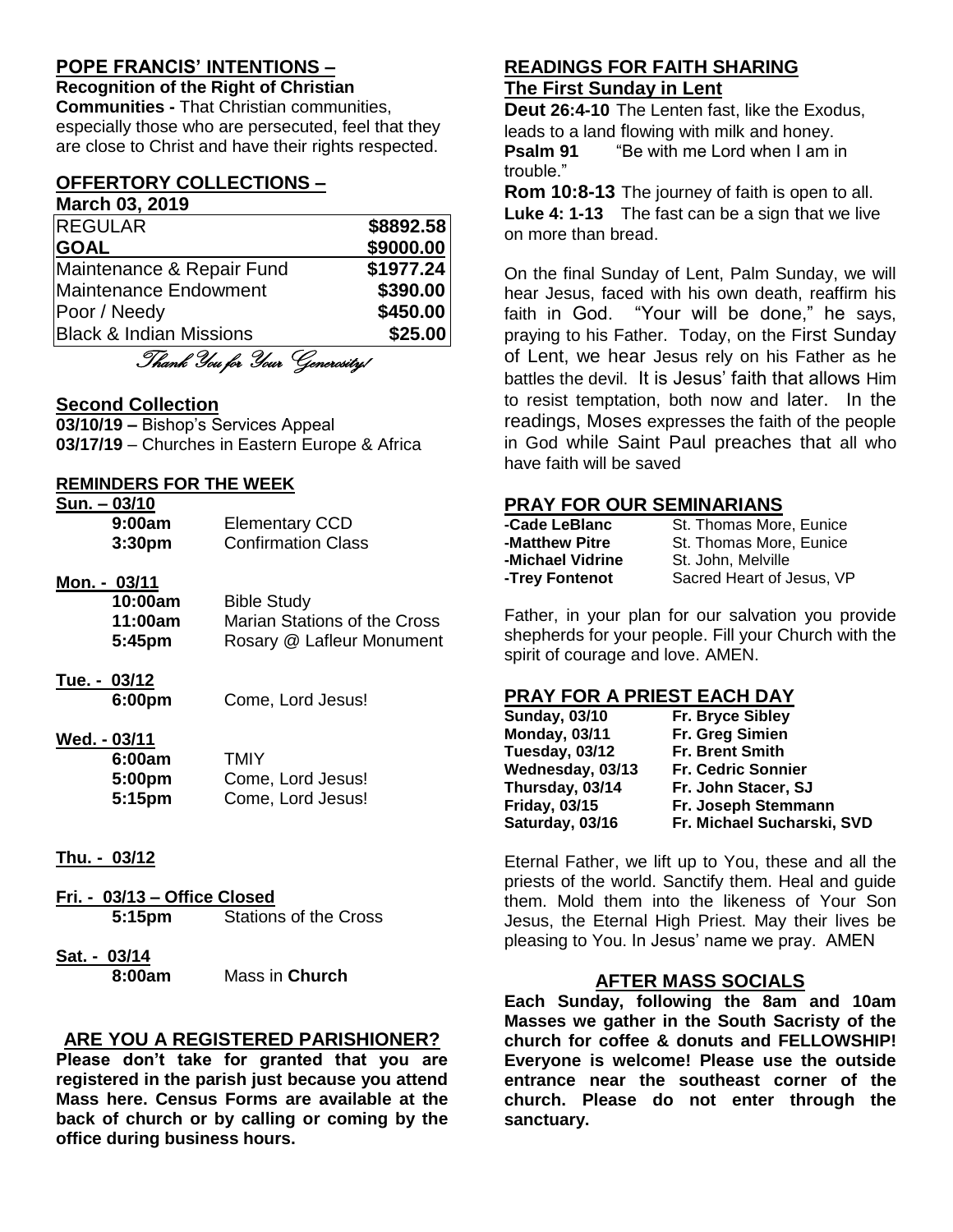## **MASS INTENTIONS**

## **Saturday, March 09**

**4:00pm** Julius & Rita M. Lambert; The family of Wm. & Dorothy Hatch; Aldon Joseph "Danny" Richard; Wayne, Jeanette & Jonathan Lalonde; Barbara Burleigh Thibodeaux; Carolyn M. Bertrand; Madelyn McKinney; Norris Leger ,Toby & Winnie Lalonde & Family; Patrick Murray Labbe; Mercedes A. & Scott A. Henry; Nita (DA) & J. Y. Bordelon Sr.; Come, Lord Jesus Groups;J.C., Bernice, Cyril James Diesi II & Peyton Cornette; The Sick & Dying,; Murphy Allen Lanclos, Sr.; Janette Sylvester; Leonce Lalonde Jr.; Nola Guidroz; Eleanor D. Halphen

## **Sunday, March 10**

**08:00am** Youle, Therese & John Ray Fontenot and Martin J. St. Amand; Bernel , Arthur & Eva Fontenot; Scotty Speyrer; Joseph James Robin, Sr. & Jr.; Special Intention; M/M John, John Jr., Jacob & Michael FaKouri

**10:00am** William & Thelma C. Lavergne; Nita & J. Y. Bordelon, Sr.; Malcolm "Slick" & Margaret Martin; M/M Emillian Bodin & Joyce Lagrange; M/M Lee Martin, Jon Martin & Loray Martin Bertrand & Rita Darby; Patricia S. Woodson; Richard Bordelon; Mona Marks; Lawrence Kelly & Darius & Zetta Deville; M/M Ezra Martin & Denise Hull; Anna Lee Dupre; Joyce & Baby Ortego; Guise Tran Ho; John Miller, Jr.; Vivian Deshotel; The Sick & Dying; Harriet H. Doucet; Lee & Beverly Faul & Mark Capone; Janette Sylvester; Aline Hidalgo; Doris B. McCardell (DA); Gloria Soileau Cortez

**5:00pm** St. Landry Church Parishioners **Monday, March 11**

**12:05pm** Nita & J. Y. Bordelon Sr.; The Sick & Dying

**Tuesday, March 12**

**12:05pm** Nita & J. Y. Bordelon Sr.; Wilma Guillory; The Sick & Dying

### **Wednesday, March 13**

**12:05pm** Nita & J. Y. Bordelon Sr.; Martin Jr. (BD) & Miriam Roy; Roy & Justine L. Elder(BD) Family; Clay (BD) & J.C. (DA)Billeaudeau; Larry Hargroder (BD); The Sick & Dying; Paula Rubin **Thursday, March 14**

**12:05pm** Harriet H. Doucet; Nita & J. Y. Bordelon Sr.; Wilma Guillory; The Sick & Dying; Lee & Beverly (BD) Faul & Mark Capone

## **Friday, March 15**

**12:05pm** Nita & J. Y. Bordelon Sr.; The Sick & Dying

### **Saturday, March 16**

**08:00am** Martin Sr.; Angela; Martin Jr. & Wilda Cosgrove; Special Intention

## **PRAYER INTENTIONS**

Dannie Ardoin, Brenda & Dennys Baird, Camden Barnard, Victoria Barron, Addi Baquet, Eric Baquet, Mona Bernard, Rada Bono, Derek Bourque, Connie Benoit, James Buford Bergeron, Paula Bienvenu, Robert Bienvenu, Marty Billeaudeau, Randy Bordelon, Ricky Bordelon, Alexandra Boudreaux, Mildred D. Boudreaux, Joan Brady, Judy Smith Briscoe, Eden Broussard, Pat Burleigh, Nico Campbell, Ronnie Collette, Liz Constantino, Betty Cormier, Leroy Darbonne, Glenda G. Darbonne, Francis "Flossie" David, Donald Dean, Angie Dejean, Rose DeKerlegand Barbara Dopson, Lee Dubuc, Wanda Dupre, Glyn Durio, Brandon Fuselier, Glenda Gaudet, Albert Going, Robert Going,Jr., Sarah Groth, Rita Guidroz, Amelia Guillory, Gabrielle Hanson & Family, Norma Hargroder, Jeanette Harville, Carol Hebert, Eva Herbert, Corrace Hollier, Rosalie Jackson, Bryan Fontenot, Linda L. Fontenot, Merci Janise, Jo Ann Jones, Leon Khan, Virgie Lanclos, Lisa Leblanc, Jenny Ledoux, Ronald Leger, Paul Leleux, Cassandra Marceaux, Malcolm Marcus, Kathy Martin, Heather E. Matt, Sidney Matt, Barbara Micheal, Marguerite Miller, Ed Moise, Taylor Morales, Glenda Moreau, Julia Ortego, Gene Paillet, Mary Paillet, Elliot Pavlovich, Keith Pavlovich, Glenda Pitre, Michelle Poulet, Butch Richard, Gerald Roy, The Keith Richard Family, Geneva Scallon, Pap Roy, Clara Smith, Elaine Soileau, Ronald Speyrer. Andrew Stelly, Audrey Stelly, Lonnie St. Cyr, Becky Sylvester, Richard Tatman, Ervin Thibodeaux, Margaret Thibodeaux, Claire R. Venable, Brett Walker, Augustine Wilson, Brad Woodel, Evelyn Wyble, Caleb Zachary

**(It is diocesan policy that we must have permission from any individual that is to be placed on the list of intentions prior to their name being listed.)**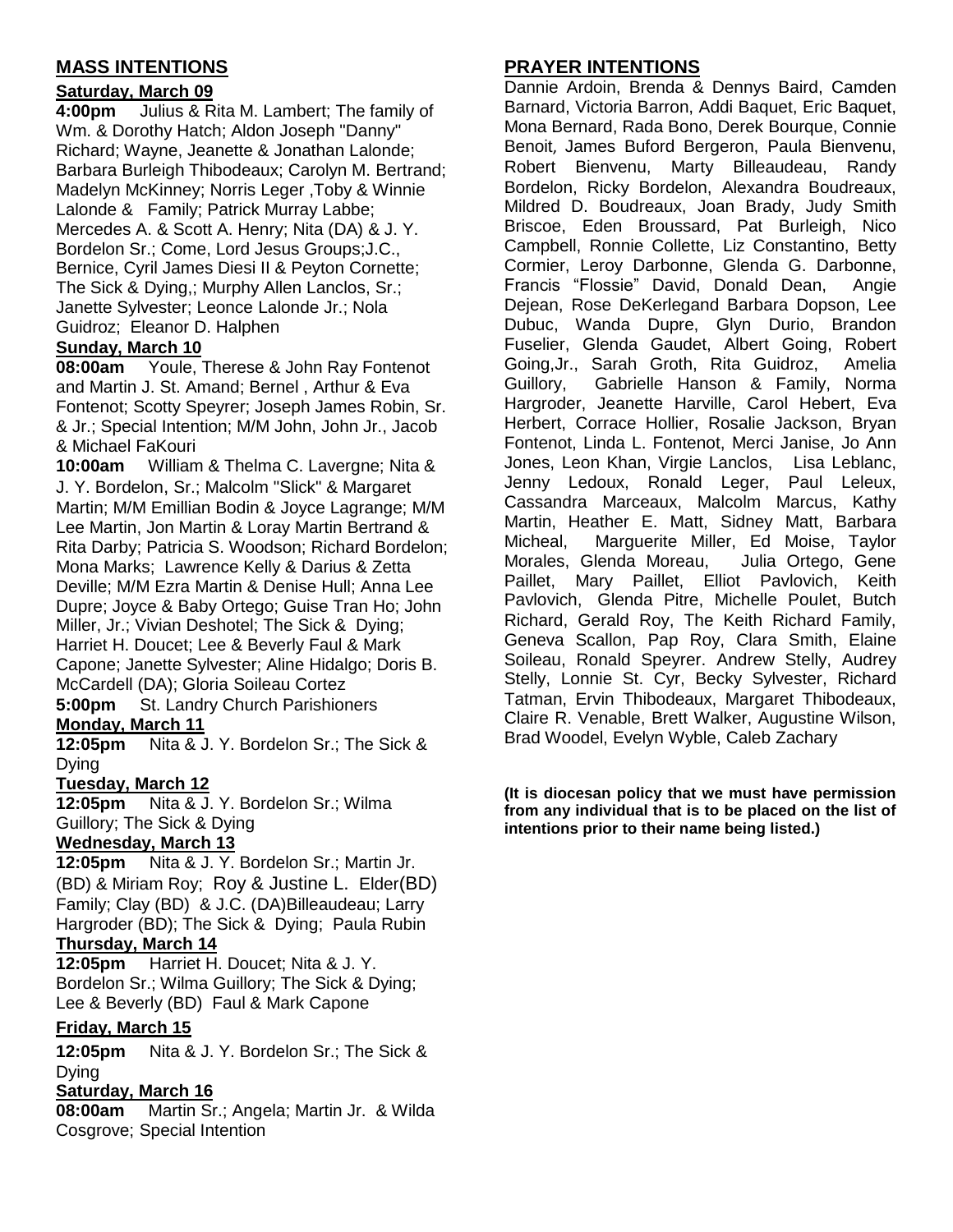## **St. Landry's NEW MAUSOLEUM**

**When the time comes, where will I be buried? Have I made plans for that? How will my loved ones know my wishes? These are questions that we will all have to answer one day. What would you do if something happened in your family tomorrow? We don't like to think about those things and much less discuss the subject, but death is inevitable. Getting your burial space ahead of time is good family planning and makes good practical sense, especially now that our church is having a new mausoleum program in our historical cemetery.**

**If you buy now, you have choices. There are four different types of doubles, four different levels, also family units. There are different options for payment as well. If you wait until later to purchase, the options will be limited. The moment you sign up you are covered. Now you have the opportunity as husband and wife, and perhaps your entire family, to do your planning together in the privacy of your own home. Taking care of these plans now is a lot easier than to do so following a death.**

**Representatives from American Cemetery Consultants, are now available to meet with you at your home or at the church office to answer questions about the mausoleum and help you to choose the option that is right for you. The number of crypts selected before construction will determine the final size of the mausoleum. Spaces are reserved on a first come basis. Anyone wanting information should either mail in the postage paid reply card from the brochure that was mailed to your home or call 337-935-3570.**

## **ADULT CONFIRMATION**

**Bishop Douglas Deshotel is allowing Pastors to confer the Sacrament of Confirmation on Baptized Catholics who are at least 18 years of age during Mass on Pentecost Sunday. Candidates must meet all the requirements of the Sacrament: if married, be married in the church, attending Mass regularly, and must participate in two sessions of sacramental preparation. Anyone interested should contact the office and leave a message for Msgr. Harrington.** 

## **KNIGHTS of COLUMBUS**

**The Knights of Columbus, Council #1173 meets on the second Thursday of each month. Call Sean Briley (337) 692-4911 if you are interested in joining.** 

## **ALTAR SOCIETY**

**The Altar Society meets on the second Monday of every month at 5:15pm in Valentin Hall. We are always welcoming New Members to be a part of our mission to assist in beautifying our church for the sacred liturgies. Our next meeting will be on Monday, 03/11! For more information call Yvonne Normand @ 337-308- 3474 or Janis Courvelle @ 337-789-0971.** 

## **ALTAR SERVERS**

**We are always looking for more young people who desire to serve our Lord in this very important ministry! All Students who have made their 1st Holy Communion through HS are invited to become servers… Parents contact Deacon Joubert for more information.**

### **LENTEN MISSION**

**Save the Date! Our Lenten Mission will be held on the evenings of March 25th & 26th. Mass will be celebrated at 5:30pm followed by the Mission Talk by Father Brent Smith from 6:00pm to 7:00pm. More information is coming soon!**

## **STATIONS OF THE CROSS**

**Each Friday during Lent we will have the Stations of the Cross @ 5:15pm in church. The Sations will be followed by a simple (But Delicious!) soup and bread supper in the Valentin Hall dining room. Please join us!**

### **MARIAN STATIONS OF THE CROSS**

**The Way of the Cross in the footsteps and through the eyes of the Blessed Mother will be prayed each Monday during Lent @ 11am.** 

### **MUSIC MINISTRY**

**We are always looking for new voices to enhance our ministry of liturgical music! If you feel called to share your talents in this capacity, call one of our choir directors – JP Poirior (337) 577-6466 or Rafael Henry (337) 739-8173, or call the parish office and someone will get with you!**

### **FRIENDS OF THE BEREAVED**

**Shawn & Glenn LeBlanc express their appreciation for the kindness shown them at the passing of Shawn's mother.**

**The Murphy Lanclos, Sr. Family expresses their gratitutude to the Friends of the Bereaved and Msgr. Harrington for the support provided them upon Murphy's passing.**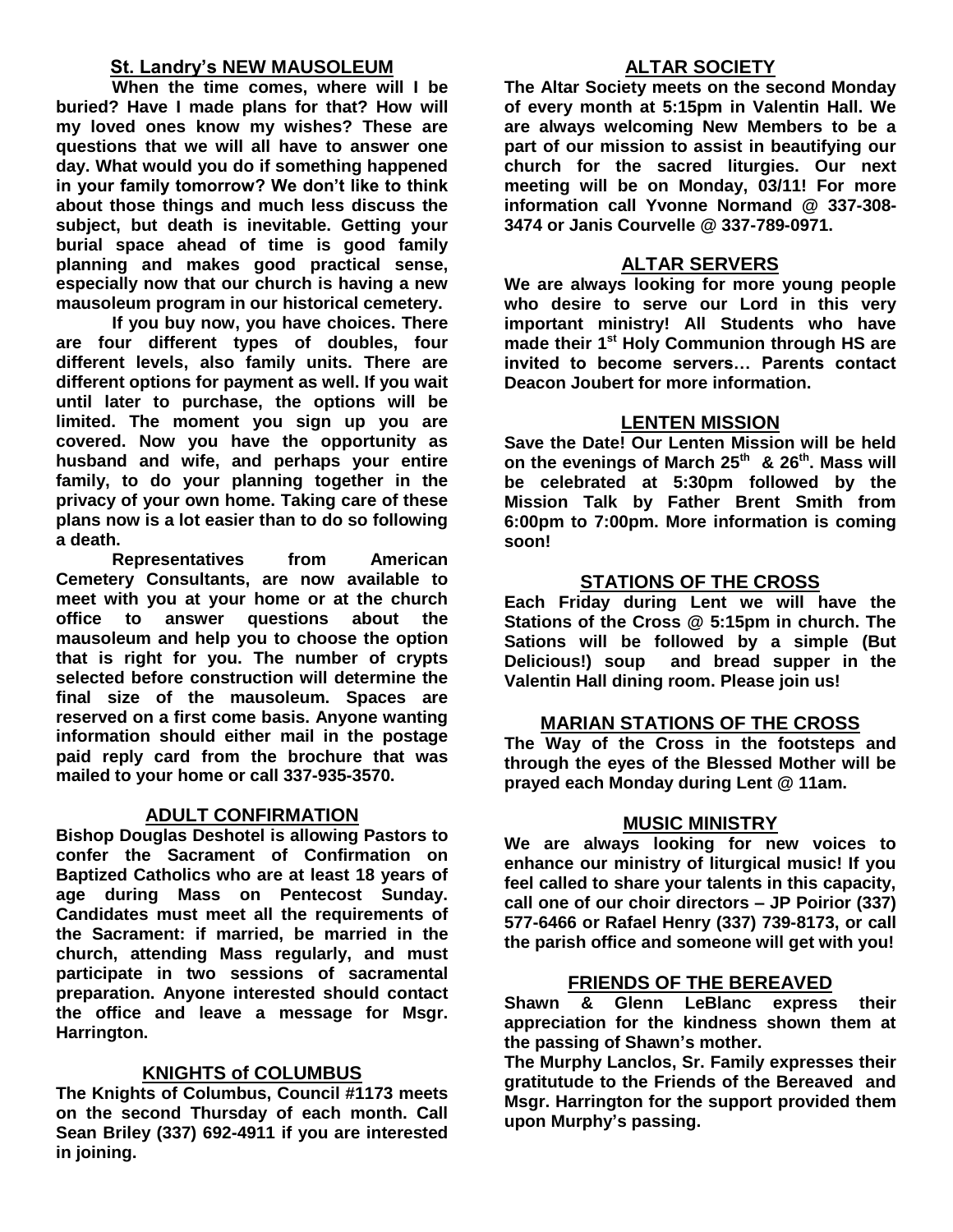## **EXTRA – ORDINARY MINISTERS**

**March 16/17**

**Saturday – 4:00pm Altar Servers:** Mark & Joseph Wilkes **Extra-ordinary Ministers of the Eucharist:**  Regena Stelly, Michelle Naquin, Didier Hargroder, Suzette Ellis, Alice Cormier **Reader:** Carl Graffagnino

**Sunday – 8:00am**

**Altar Servers:** Leigh Labrie, Beau & Ethan Stelly **Extra-ordinary Minister of the Eucharist:** Phyllis Guidry, Jennifer Fontenot, Debbie Deshotel **Reader:** Josh Soileau **10:00am**

**Altar Servers**: Sam Chachere, Hieu & Jacob Tran **Extra-Ordinary Ministers of the Eucharist:** Stan Keyes, Joe Blumrich, Carolyn Jarrell **Reader:** Joshua St. Cyr, Dawn Blumrich

#### **5:00pm**

**Altar Servers:** Sarah Ortego **Extra-ordinary Ministers of the Eucharist:**

Emily Thibodeaux, Brad & Sharon Ortego, Mercy Jannise

**Reader:** Mercy Jannise

### **OCS CORNER**

**Congratulations to our students competing in the District Rally where EVERY student placed in their respective areas! First Place: Ellie LaFleur, English I, John Paul Braham, Algebra II; Jordan Doucet, Accounting; Second Place: Lora Charles, Advanced Math/Pre-Calculus; Maddie Braham, World History; Eli Guidroz, French I; Adrienne Allen, Psychology; Ella Eades, Health; Third Place: Carter Zerangue, Algebra I; Ethan Mistrot, Geometry; Colin Laurent, Biology II; Gabe Reed, Physical Science; Brandon David, Civics; Rhett Bergeron, World Geography; and Taylor Gautreaux, French II. Good luck at State! Maddie Braham and Colleen Chachere were also named to the All Star Cast for their one-act play.**